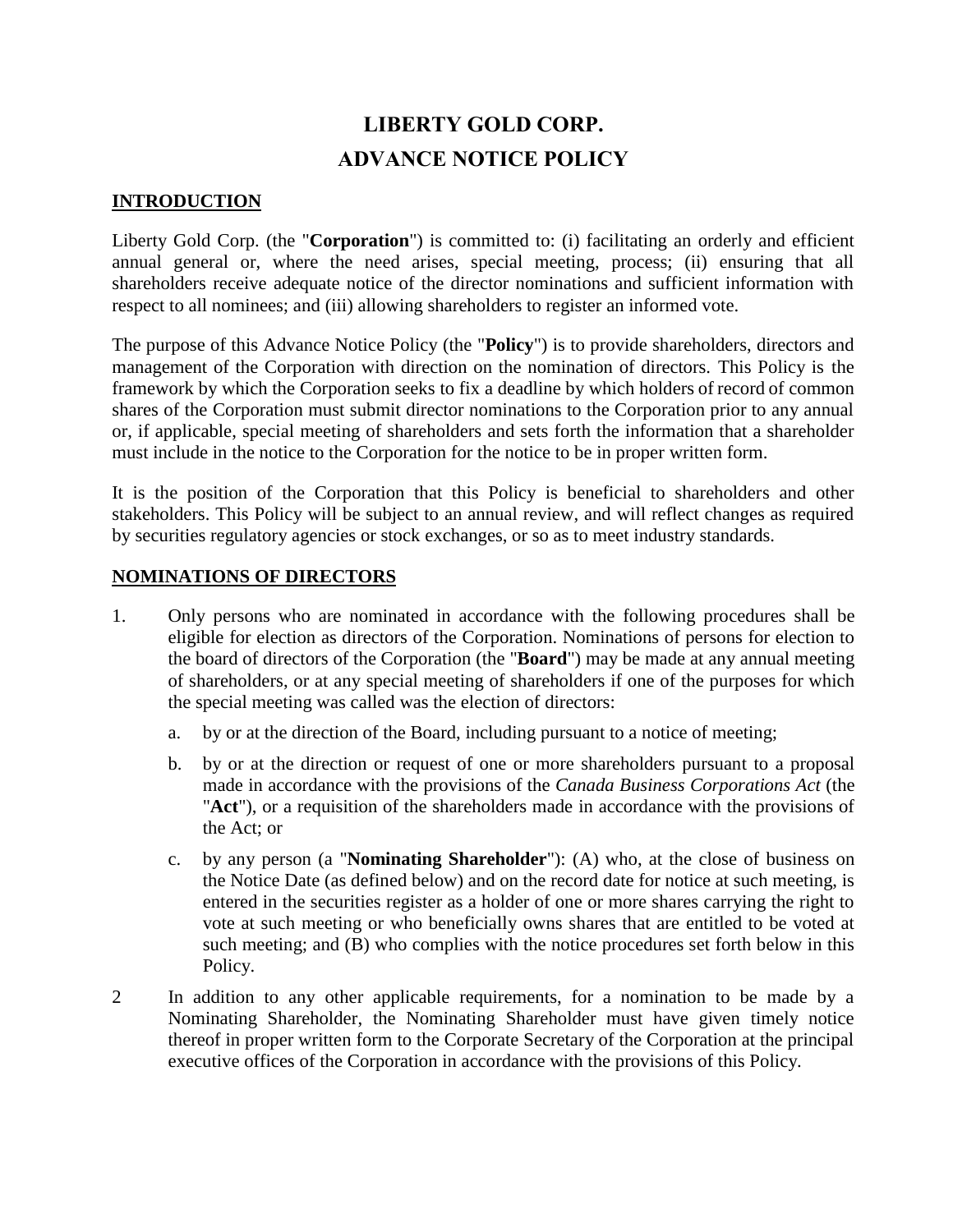- 3. To be timely, a Nominating Shareholder's notice to the Corporate Secretary of the Corporation must be made:
	- a. in the case of an annual meeting of shareholders, not less than 30 days prior to the date of the annual meeting of shareholders; provided, however, that in the event that the annual meeting of shareholders is to be held on a date that is less than 50 days after the date (the "**Notice Date**") on which the first public announcement (as defined below) of the date of the annual meeting was made, notice by the Nominating Shareholder may be made not later than the close of business on the tenth (10th) day following the later of: (i) the date of the public announcement (as defined below) of this Policy; and (ii) the Notice Date in respect of such meeting; or
	- b. in the case of a special meeting (which is not also an annual meeting) of shareholders called for the purpose of electing directors (whether or not called for other purposes), not later than the close of business on the fifteenth (15th) day following the day on which the first public announcement (as defined below) of the date of the special meeting of shareholders was made.
- 4. To be in proper written form, a Nominating Shareholder's notice to the Corporate Secretary of the Corporation must set forth:
	- a. as to each person whom the Nominating Shareholder proposes to nominate for election as a director: (A) the name, age, business address and residential address of the person;  $(B)$  the principal occupation or employment of the person;  $(C)$  the class or series and number of shares in the capital of the Corporation which are controlled or which are owned beneficially or of record by the person as of the record date for the meeting of shareholders (if such date shall then have been made publicly available and shall have occurred) and as of the date of such notice; and (D) any other information relating to the person that would be required to be disclosed in a dissident's proxy circular in connection with solicitations of proxies for election of directors pursuant to the Act and Applicable Securities Laws (as defined below); and
	- b. as to the Nominating Shareholder giving the notice, any proxy, contract, arrangement, understanding or relationship pursuant to which such Nominating Shareholder has a right to vote any shares of the Corporation and any other information relating to such Nominating Shareholder that would be required to be made in a dissident's proxy circular in connection with solicitations of proxies for election of directors pursuant to the Act and Applicable Securities Laws (as defined below).
- 5. In addition, to be considered timely and in proper written form, a Nominating Shareholder's notice shall be promptly updated and supplemented, if necessary, so that the information provided or required under this Policy to be provided in such notice shall be true and correct as of the record date for the meeting.
- 6. No person shall be eligible for election as a director of the Corporation unless nominated in accordance with the provisions of this Policy; provided, however, that nothing in this Policy shall be deemed to preclude discussion by a shareholder (as distinct from the